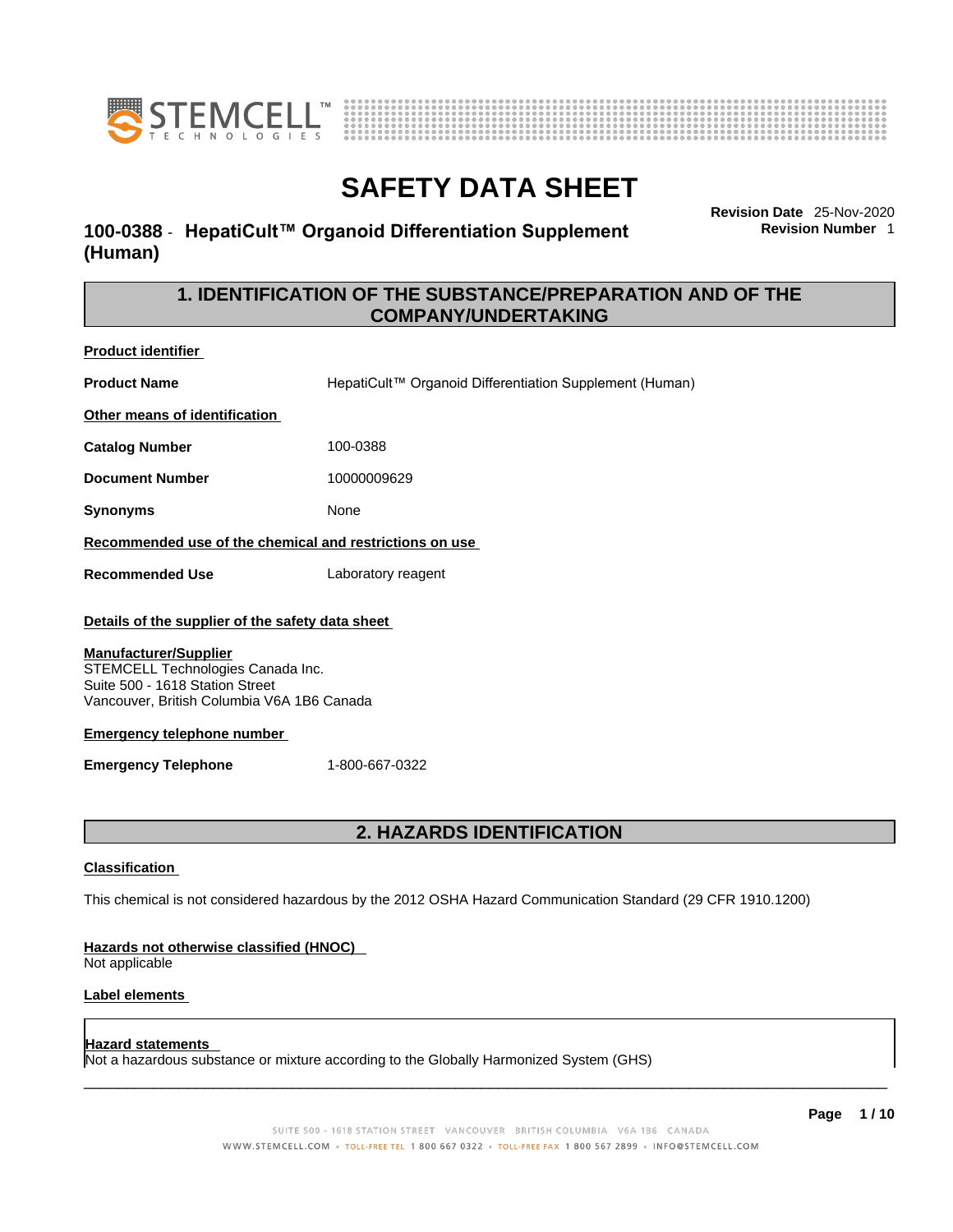



## \_\_\_\_\_\_\_\_\_\_\_\_\_\_\_\_\_\_\_\_\_\_\_\_\_\_\_\_\_\_\_\_\_\_\_\_\_\_\_\_\_\_\_\_\_\_\_\_\_\_\_\_\_\_\_\_\_\_\_\_\_\_\_\_\_\_\_\_\_\_\_\_\_\_\_\_\_\_\_\_\_\_\_\_\_\_\_\_\_\_\_\_\_ **Revision Date** 25-Nov-2020 **100-0388** - **HepatiCult™ Organoid Differentiation Supplement (Human)**

**Revision Number** 1

The product contains no substances which at their given concentration, are considered to be hazardous to health.

**Appearance** Clear **Physical state** Liquid **Odor** No information available

**Other Information** 

Not applicable

**Unknown acute toxicity** 0 % of the mixture consists of ingredient(s) of unknown toxicity

0 % of the mixture consists of ingredient(s) of unknown acute oral toxicity

0 % of the mixture consists of ingredient(s) of unknown acute dermal toxicity

0 % of the mixture consists of ingredient(s) of unknown acute inhalation toxicity (gas)

0 % of the mixture consists of ingredient(s) of unknown acute inhalation toxicity (vapor)

0 % of the mixture consists of ingredient(s) of unknown acute inhalation toxicity (dust/mist)

## **3. COMPOSITION/INFORMATION ON INGREDIENTS**

### **Substance**

Not applicable.

## **Mixture**

Not a hazardous substance or mixture according to the Globally Harmonized System (GHS)

\*The exact percentage (concentration) ofcomposition has been withheld as a trade secret.

## **4. FIRST AID MEASURES**

## **Description of first aid measures**

| <b>Inhalation</b>   | Remove to fresh air.                                                                                                    |
|---------------------|-------------------------------------------------------------------------------------------------------------------------|
| Eye contact         | Rinse thoroughly with plenty of water for at least 15 minutes, lifting lower and upper eyelids.<br>Consult a physician. |
| <b>Skin contact</b> | Wash skin with soap and water.                                                                                          |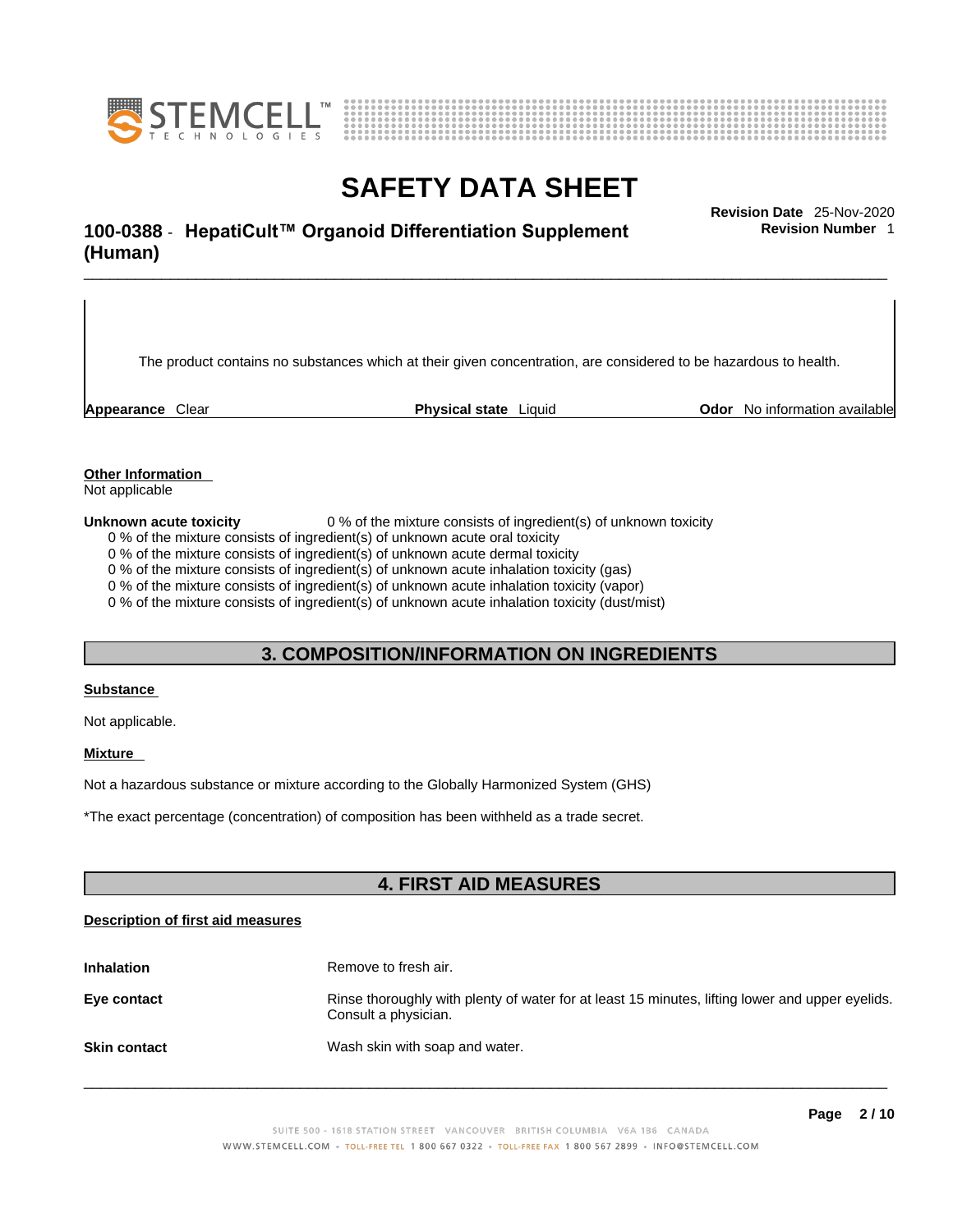



## \_\_\_\_\_\_\_\_\_\_\_\_\_\_\_\_\_\_\_\_\_\_\_\_\_\_\_\_\_\_\_\_\_\_\_\_\_\_\_\_\_\_\_\_\_\_\_\_\_\_\_\_\_\_\_\_\_\_\_\_\_\_\_\_\_\_\_\_\_\_\_\_\_\_\_\_\_\_\_\_\_\_\_\_\_\_\_\_\_\_\_\_\_ **Revision Date** 25-Nov-2020 **100-0388** - **HepatiCult™ Organoid Differentiation Supplement (Human)**

**Revision Number** 1

| Ingestion                                                                                                 | Clean mouth with water and drink afterwards plenty of water.                                                                          |  |
|-----------------------------------------------------------------------------------------------------------|---------------------------------------------------------------------------------------------------------------------------------------|--|
| Most important symptoms and effects, both acute and delayed                                               |                                                                                                                                       |  |
| <b>Symptoms</b>                                                                                           | No information available.                                                                                                             |  |
| Indication of any immediate medical attention and special treatment needed                                |                                                                                                                                       |  |
| Note to physicians                                                                                        | Treat symptomatically.                                                                                                                |  |
|                                                                                                           | <b>5. FIRE-FIGHTING MEASURES</b>                                                                                                      |  |
|                                                                                                           |                                                                                                                                       |  |
| <b>Suitable Extinguishing Media</b>                                                                       | Use extinguishing measures that are appropriate to local circumstances and the<br>surrounding environment.                            |  |
| Unsuitable extinguishing media                                                                            | CAUTION: Use of water spray when fighting fire may be inefficient.                                                                    |  |
| Specific hazards arising from the<br>chemical                                                             | No information available.                                                                                                             |  |
| <b>Explosion data</b><br>Sensitivity to Mechanical Impact None.<br><b>Sensitivity to Static Discharge</b> | None.                                                                                                                                 |  |
| Special protective equipment for<br>fire-fighters                                                         | Firefighters should wear self-contained breathing apparatus and full firefighting turnout<br>gear. Use personal protection equipment. |  |
|                                                                                                           | <b>6. ACCIDENTAL RELEASE MEASURES</b>                                                                                                 |  |
|                                                                                                           | Personal precautions, protective equipment and emergency procedures                                                                   |  |
| <b>Personal precautions</b>                                                                               | Ensure adequate ventilation.                                                                                                          |  |
| <b>Environmental precautions</b>                                                                          |                                                                                                                                       |  |

**Environmental precautions** See Section 12 for additional Ecological Information.

## **Methods and material for containment and cleaning up**

**Methods for containment** Prevent further leakage or spillage if safe to do so.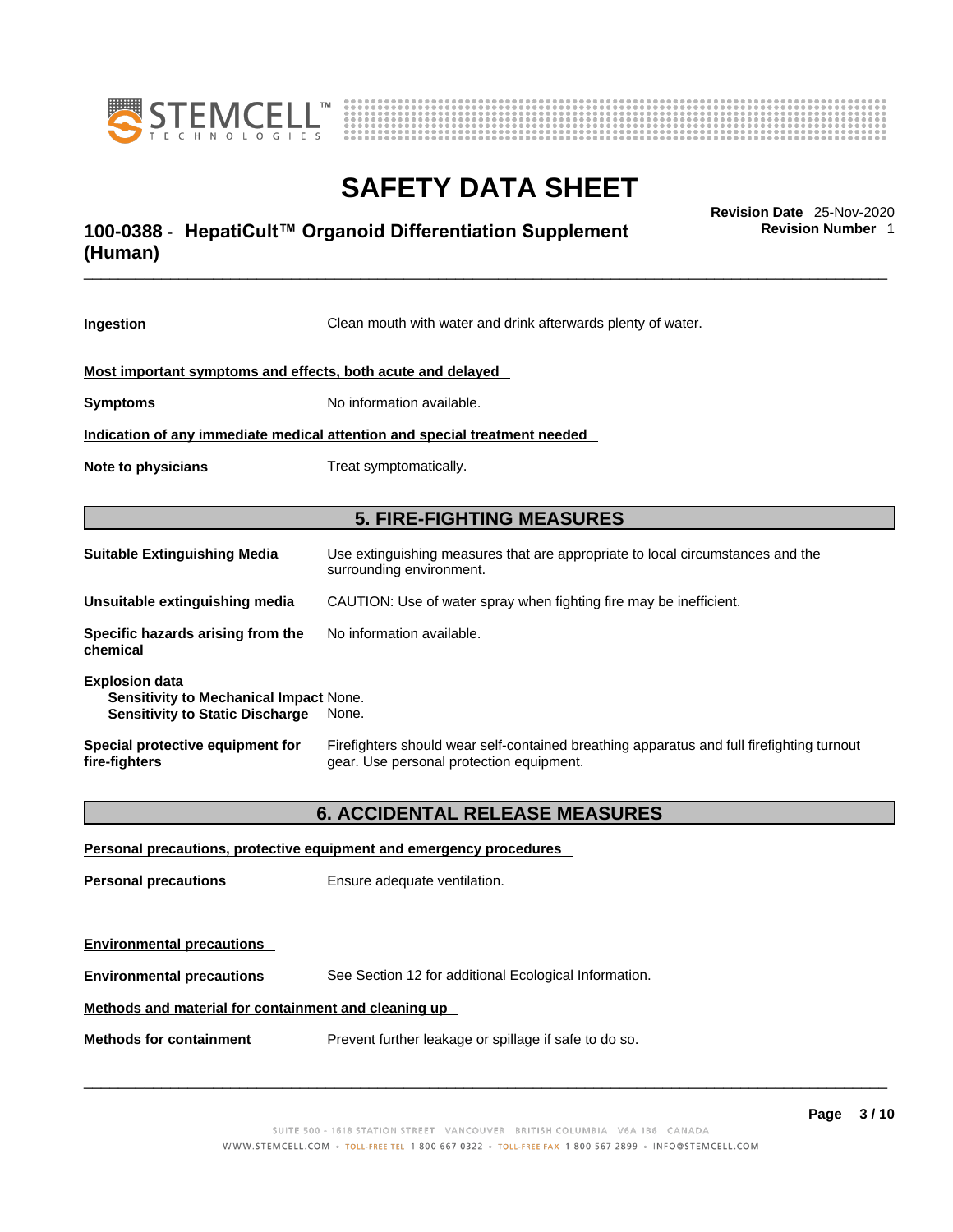



## \_\_\_\_\_\_\_\_\_\_\_\_\_\_\_\_\_\_\_\_\_\_\_\_\_\_\_\_\_\_\_\_\_\_\_\_\_\_\_\_\_\_\_\_\_\_\_\_\_\_\_\_\_\_\_\_\_\_\_\_\_\_\_\_\_\_\_\_\_\_\_\_\_\_\_\_\_\_\_\_\_\_\_\_\_\_\_\_\_\_\_\_\_ **Revision Date** 25-Nov-2020 **100-0388** - **HepatiCult™ Organoid Differentiation Supplement (Human)**

**Revision Number** 1

| Methods for cleaning up         | Pick up and transfer to properly labeled containers.                                 |
|---------------------------------|--------------------------------------------------------------------------------------|
| Prevention of secondary hazards | Clean contaminated objects and areas thoroughly observing environmental regulations. |

## **7. HANDLING AND STORAGE**

| <b>I</b> recaduotis for safe handling                        |                                                                                     |  |
|--------------------------------------------------------------|-------------------------------------------------------------------------------------|--|
| Advice on safe handling                                      | Handle in accordance with good industrial hygiene and safety practice.              |  |
| Conditions for safe storage, including any incompatibilities |                                                                                     |  |
| <b>Storage Conditions</b>                                    | Store in accordance with information listed on the Product Information Sheet (PIS). |  |

## **8. EXPOSURE CONTROLS/PERSONAL PROTECTION**

### **Control parameters**

**Precautions for safe handling**

**Exposure Limits** This product, as supplied, does not contain any hazardous materials with occupational exposure limits established by the region specific regulatory bodies.

### **Appropriate engineering controls**

| <b>Engineering controls</b> | Showers              |
|-----------------------------|----------------------|
|                             | Eyewash stations     |
|                             | Ventilation systems. |

**Individual protection measures, such as personal protective equipment Eye/face protection** No special protective equipment required.

**Skin and body protection** No special protective equipment required.

## **Respiratory protection** No protective equipment is needed under normal use conditions. If exposure limits are exceeded or irritation is experienced, ventilation and evacuation may be required.

**Other protection** This product contains material derived from human plasma. Donors have been tested and found negative for HIV-1 and -2, hepatitis B, and hepatitis C prior to donation. However, this product should be considered potentially infectious. Use controls and personal protection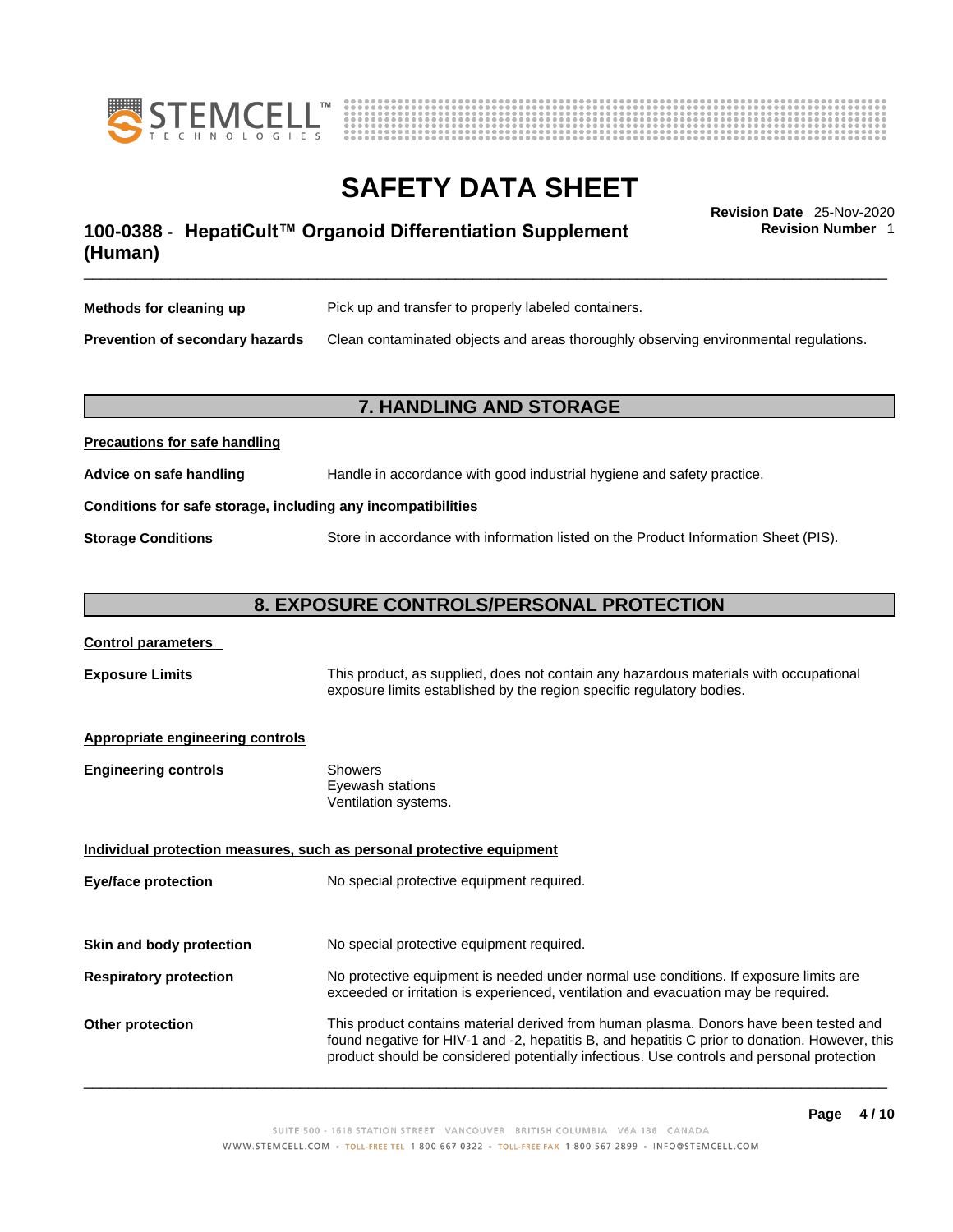



## \_\_\_\_\_\_\_\_\_\_\_\_\_\_\_\_\_\_\_\_\_\_\_\_\_\_\_\_\_\_\_\_\_\_\_\_\_\_\_\_\_\_\_\_\_\_\_\_\_\_\_\_\_\_\_\_\_\_\_\_\_\_\_\_\_\_\_\_\_\_\_\_\_\_\_\_\_\_\_\_\_\_\_\_\_\_\_\_\_\_\_\_\_ **Revision Date** 25-Nov-2020 **100-0388** - **HepatiCult™ Organoid Differentiation Supplement (Human)**

**Revision Number** 1

appropriate for biohazardous infectious materials, as described in: Canadian Biosafety Standards and Guidelines (CBSG), Second Edition.

**General hygiene considerations** Handle in accordance with good industrial hygiene and safety practice.

## **9. PHYSICAL AND CHEMICAL PROPERTIES**

### **Information on basic physical and chemical properties**

| <b>Physical state</b> | Liquid             |
|-----------------------|--------------------|
| Appearance            | Clear              |
| Color                 | No information ava |
| Odor                  | No information ava |
| <b>Odor threshold</b> | No information ava |
|                       |                    |

**Explosive properties**<br> **Oxidizing properties**<br>
No information available **Oxidizing properties Property CONSIDER IN STATE ASSESSED ASSESSED ASSESSED AT A REMARKS • Method pH Notata available Notational Mone known None known Melting point / freezing point** No data available None known<br> **Roiling point / boiling range** No data available None known **Boiling point / boiling range** No data available None known<br> **Flash point / boiling range** No data available None known **Flash point** No data available **Evaporation rate Reserve Structure No data available Mone Known** None known **Flammability (solid, gas)** No data available None Known None known **Flammability Limit in Air None known None known Upper flammability limit:** No data available **Lower flammability limit:** No data available **Vapor pressure No data available Mone known**<br> **Vapor density No data available** Mone known **Vapor density Relative density No data available None known**<br> **Water solubility No data available None known**<br>
No data available **Water solubility No data available** None known **Solubility in other solvents** No data available None known **Partition coefficient No data available Mone known Autoignition temperature No data available Mone Known** None known **Decomposition temperature** No data available None known **Kinematic viscosity**<br> **Community** No data available<br>
No data available<br>
None known **Dynamic viscosity No data available None known** 

**Other Information**<br>Softening point **Bulk density No information available** 

**Liquid No information available Odor** No information available **No information available** 

**Softening point** No information available **Molecular weight** No information available **Molecular formula** No information available **VOC Content (%)** No information available **Liquid Density** No information available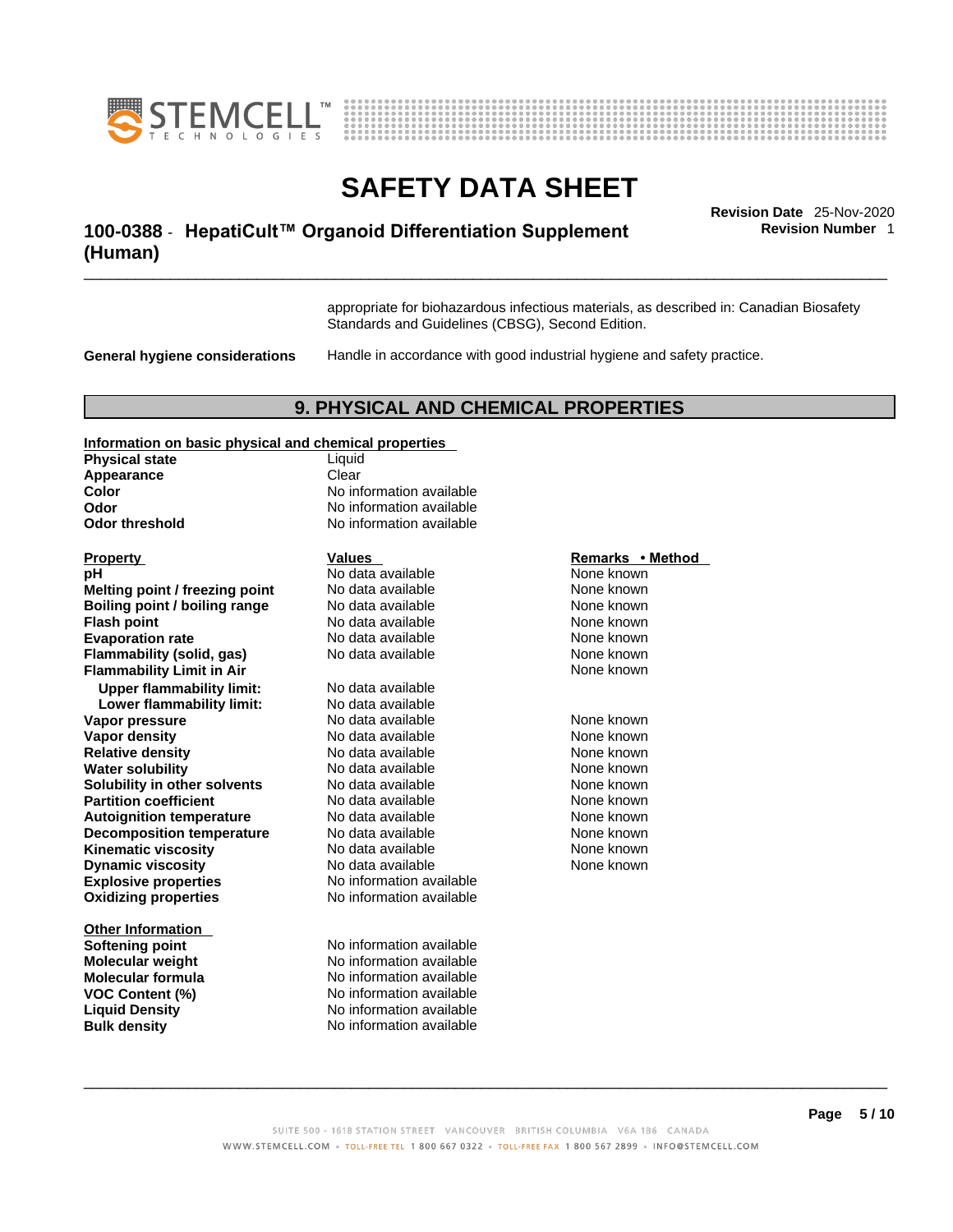![](_page_5_Picture_0.jpeg)

![](_page_5_Figure_1.jpeg)

## \_\_\_\_\_\_\_\_\_\_\_\_\_\_\_\_\_\_\_\_\_\_\_\_\_\_\_\_\_\_\_\_\_\_\_\_\_\_\_\_\_\_\_\_\_\_\_\_\_\_\_\_\_\_\_\_\_\_\_\_\_\_\_\_\_\_\_\_\_\_\_\_\_\_\_\_\_\_\_\_\_\_\_\_\_\_\_\_\_\_\_\_\_ **Revision Date** 25-Nov-2020 **100-0388** - **HepatiCult™ Organoid Differentiation Supplement (Human)**

**Revision Number** 1

## **10. STABILITY AND REACTIVITY**

| <b>Reactivity</b>                                                          | No information available.                 |
|----------------------------------------------------------------------------|-------------------------------------------|
| <b>Chemical stability</b>                                                  | Stable under normal conditions.           |
| Possibility of hazardous reactions                                         | None under normal processing.             |
| <b>Conditions to avoid</b>                                                 | None known based on information supplied. |
| Incompatible materials                                                     | None known based on information supplied. |
| Hazardous decomposition products None known based on information supplied. |                                           |

## **11. TOXICOLOGICAL INFORMATION**

## **Information on likely routes of exposure**

| <b>Product Information</b>            |                                                                                              |
|---------------------------------------|----------------------------------------------------------------------------------------------|
| <b>Inhalation</b>                     | Specific test data for the substance or mixture is not available.                            |
| Eye contact                           | Specific test data for the substance or mixture is not available.                            |
| <b>Skin contact</b>                   | Specific test data for the substance or mixture is not available.                            |
| Ingestion                             | Specific test data for the substance or mixture is not available.                            |
|                                       | Symptoms related to the physical, chemical and toxicological characteristics                 |
| <b>Symptoms</b>                       | No information available.                                                                    |
|                                       |                                                                                              |
| <b>Numerical measures of toxicity</b> |                                                                                              |
| <b>Acute toxicity</b>                 |                                                                                              |
| <b>ATEmix (dermal)</b>                | The following values are calculated based on chapter 3.1 of the GHS document<br>1,599,506.07 |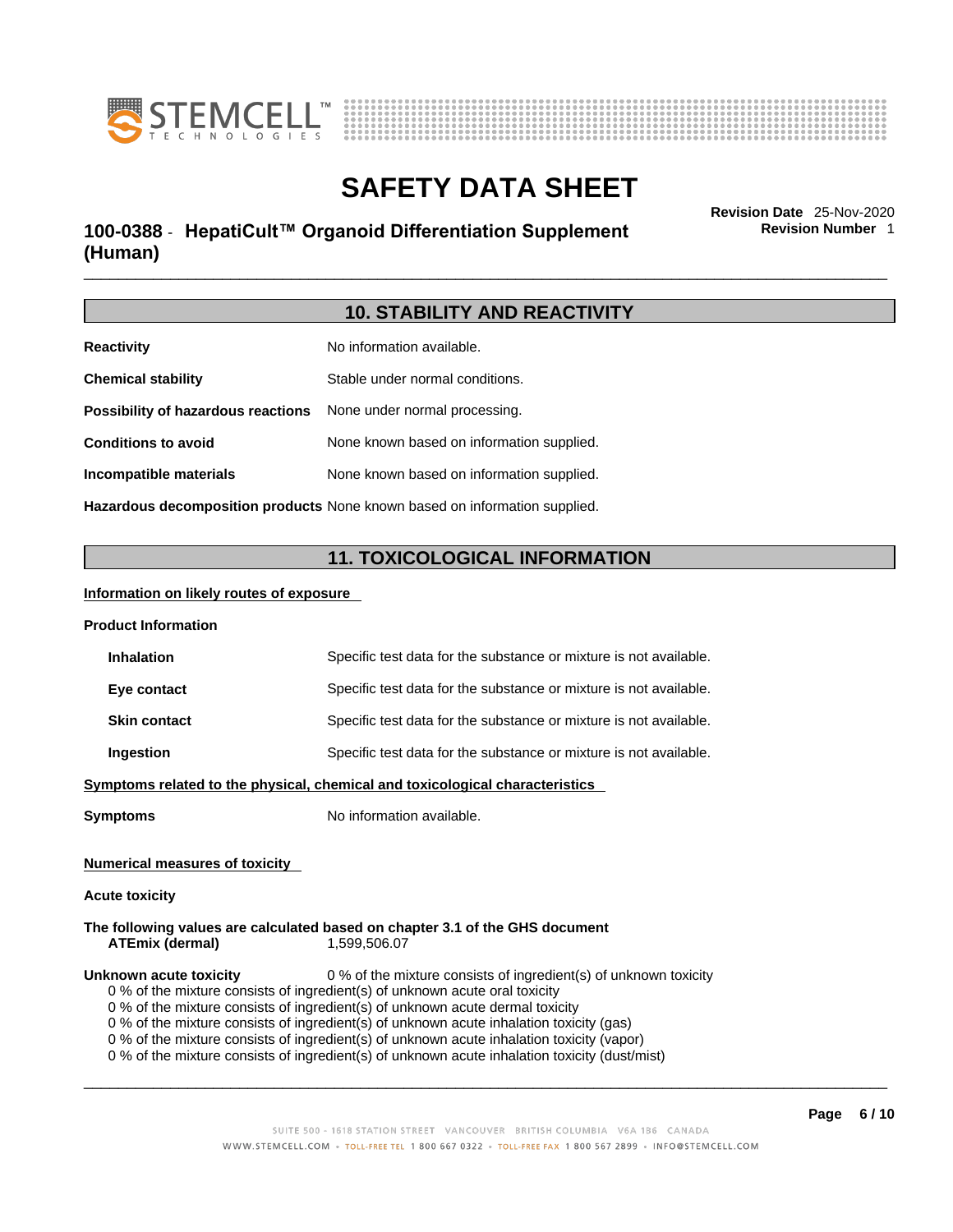![](_page_6_Picture_0.jpeg)

![](_page_6_Figure_1.jpeg)

## \_\_\_\_\_\_\_\_\_\_\_\_\_\_\_\_\_\_\_\_\_\_\_\_\_\_\_\_\_\_\_\_\_\_\_\_\_\_\_\_\_\_\_\_\_\_\_\_\_\_\_\_\_\_\_\_\_\_\_\_\_\_\_\_\_\_\_\_\_\_\_\_\_\_\_\_\_\_\_\_\_\_\_\_\_\_\_\_\_\_\_\_\_ **Revision Date** 25-Nov-2020 **100-0388** - **HepatiCult™ Organoid Differentiation Supplement (Human)**

**Revision Number** 1

| <b>Product Information</b>               |                                                                                                   |
|------------------------------------------|---------------------------------------------------------------------------------------------------|
| <b>Component Information</b>             |                                                                                                   |
|                                          | <u>Delayed and immediate effects as well as chronic effects from short and long-term exposure</u> |
| Skin corrosion/irritation                | No information available.                                                                         |
| <b>Product Information</b>               |                                                                                                   |
| Serious eye damage/eye irritation        | No information available.                                                                         |
| <b>Product Information</b>               |                                                                                                   |
| <b>Respiratory or skin sensitization</b> | No information available.                                                                         |
| <b>Product Information</b>               |                                                                                                   |
| Germ cell mutagenicity                   | No information available.                                                                         |
| <b>Product Information</b>               |                                                                                                   |
| <b>Carcinogenicity</b>                   | No information available.                                                                         |
| <b>Reproductive toxicity</b>             | No information available.                                                                         |
|                                          | <b>Product Information</b>                                                                        |
| <b>STOT - single exposure</b>            | No information available.                                                                         |
|                                          | <b>Product Information</b>                                                                        |
| <b>STOT - repeated exposure</b>          | No information available.<br><b>Product Information</b>                                           |
| <b>Aspiration hazard</b>                 | No information available.                                                                         |

## **12. ECOLOGICAL INFORMATION**

| <b>Ecotoxicity</b>            |                                    |  |
|-------------------------------|------------------------------------|--|
| <b>Product Information</b>    |                                    |  |
| Persistence and degradability | No information available.          |  |
| <b>Bioaccumulation</b>        | There is no data for this product. |  |
|                               |                                    |  |
| Other adverse effects         | No information available.          |  |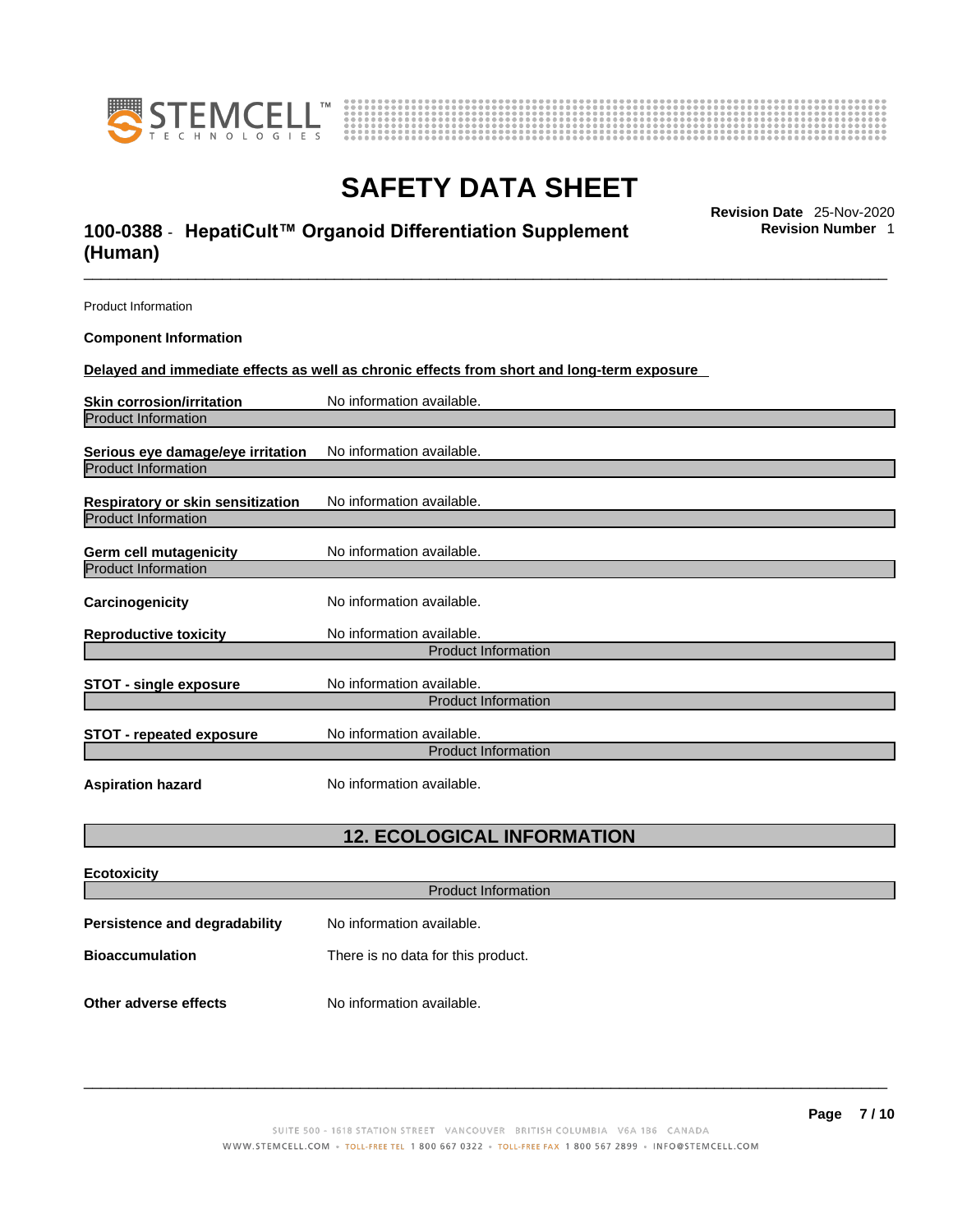![](_page_7_Picture_0.jpeg)

![](_page_7_Figure_1.jpeg)

## \_\_\_\_\_\_\_\_\_\_\_\_\_\_\_\_\_\_\_\_\_\_\_\_\_\_\_\_\_\_\_\_\_\_\_\_\_\_\_\_\_\_\_\_\_\_\_\_\_\_\_\_\_\_\_\_\_\_\_\_\_\_\_\_\_\_\_\_\_\_\_\_\_\_\_\_\_\_\_\_\_\_\_\_\_\_\_\_\_\_\_\_\_ **Revision Date** 25-Nov-2020 **100-0388** - **HepatiCult™ Organoid Differentiation Supplement (Human)**

**Revision Number** 1

## **13. DISPOSAL CONSIDERATIONS**

## **Waste treatment methods**

| Waste from residues/unused | Dispose of in accordance with local regulations. Dispose of waste in accordance with |
|----------------------------|--------------------------------------------------------------------------------------|
| products                   | environmental legislation.                                                           |
| Contaminated packaging     | Do not reuse empty containers.                                                       |

## **14. TRANSPORT INFORMATION**

| <b>DOT</b>  | Not regulated |
|-------------|---------------|
| <b>TDG</b>  | Not regulated |
| <b>MEX</b>  | Not regulated |
| ICAO (air)  | Not regulated |
| <b>IATA</b> | Not regulated |
| <b>IMDG</b> | Not regulated |
| <b>RID</b>  | Not regulated |
| <b>ADR</b>  | Not regulated |
| <b>ADN</b>  | Not regulated |

## **15. REGULATORY INFORMATION**

| Does not comply |
|-----------------|
| Does not comply |
| Does not comply |
| Does not comply |
| Does not comply |
| Does not comply |
| Does not comply |
| Does not comply |
|                 |

 **Legend:**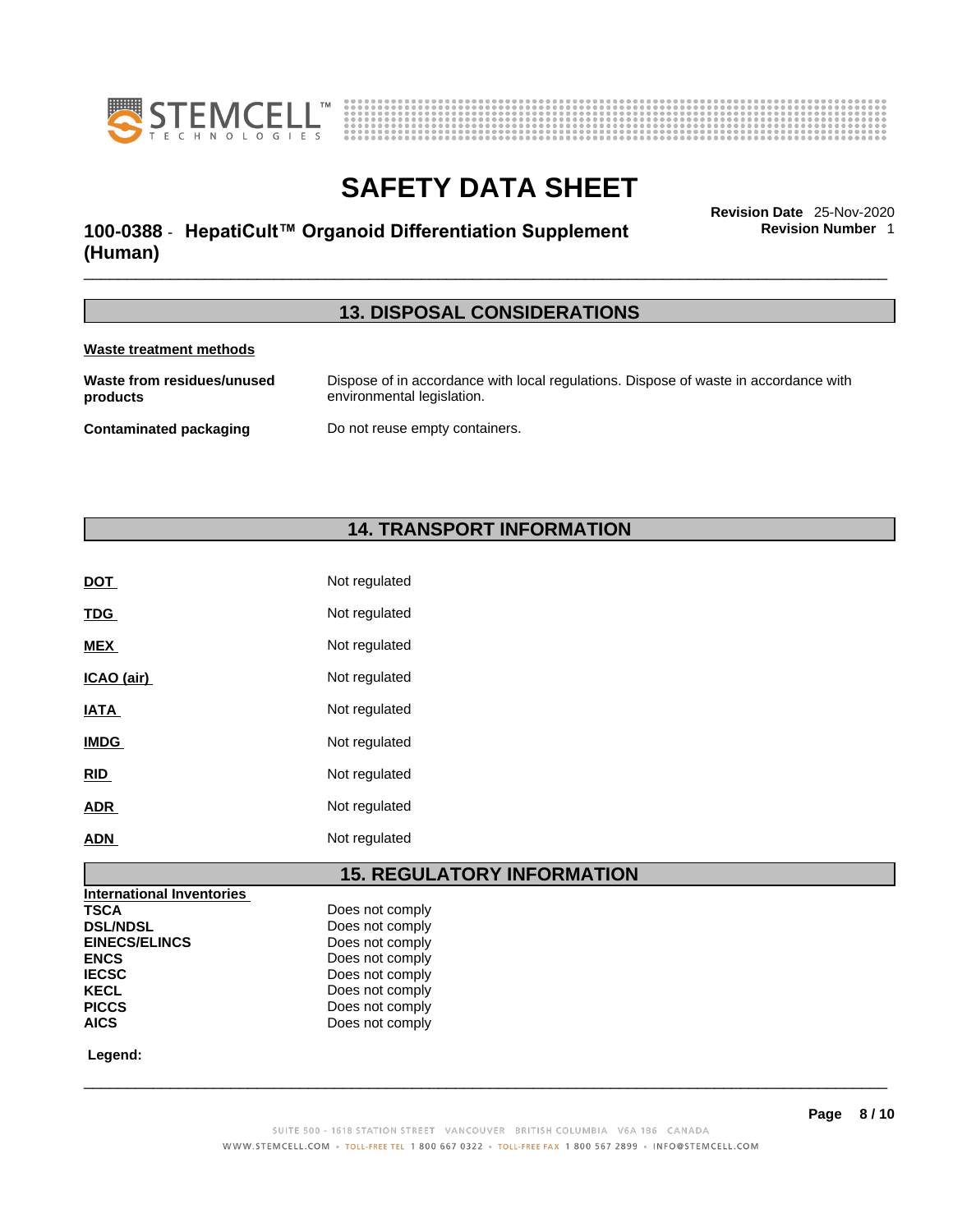![](_page_8_Picture_0.jpeg)

![](_page_8_Figure_1.jpeg)

## \_\_\_\_\_\_\_\_\_\_\_\_\_\_\_\_\_\_\_\_\_\_\_\_\_\_\_\_\_\_\_\_\_\_\_\_\_\_\_\_\_\_\_\_\_\_\_\_\_\_\_\_\_\_\_\_\_\_\_\_\_\_\_\_\_\_\_\_\_\_\_\_\_\_\_\_\_\_\_\_\_\_\_\_\_\_\_\_\_\_\_\_\_ **Revision Date** 25-Nov-2020 **100-0388** - **HepatiCult™ Organoid Differentiation Supplement (Human)**

**Revision Number** 1

 **TSCA** - United States Toxic Substances Control Act Section 8(b) Inventory

 **DSL/NDSL** - Canadian Domestic Substances List/Non-Domestic Substances List

 **EINECS/ELINCS** - European Inventory of Existing Chemical Substances/European List of Notified Chemical Substances

 **ENCS** - Japan Existing and New Chemical Substances

 **IECSC** - China Inventory of Existing Chemical Substances

 **KECL** - Korean Existing and Evaluated Chemical Substances

 **PICCS** - Philippines Inventory of Chemicals and Chemical Substances

 **AICS** - Australian Inventory of Chemical Substances

### **US Federal Regulations**

### **SARA 313**

Section 313 of Title III of the Superfund Amendments and Reauthorization Act of 1986 (SARA). This product does not contain any chemicals which are subject to the reporting requirements of the Act and Title 40 of the Code of Federal Regulations, Part 372.

### **SARA 311/312 Hazard Categories**

| Acute health hazard               | No. |  |
|-----------------------------------|-----|--|
| Chronic Health Hazard             | N٥  |  |
| Fire hazard                       | No. |  |
| Sudden release of pressure hazard | No. |  |
| <b>Reactive Hazard</b>            | N٥  |  |

## **CWA** (Clean Water Act)

This product does not contain any substances regulated as pollutants pursuant to the Clean Water Act (40 CFR 122.21 and 40 CFR 122.42).

## **CERCLA**

This material, as supplied, does not contain any substances regulated as hazardous substances under the Comprehensive Environmental Response Compensation and Liability Act (CERCLA) (40 CFR 302) or the Superfund Amendments and Reauthorization Act (SARA) (40 CFR 355). There may be specific reporting requirements at the local, regional, or state level pertaining to releases of this material.

### **US State Regulations**

### **California Proposition 65**

This product contains the following Proposition 65 chemicals.

| Chemical name  | California Proposition 65   |
|----------------|-----------------------------|
| Frade secret - | Carcinogen<br>Developmental |
| Frade secret - | Carcinoɑen                  |

### **U.S. State Right-to-Know Regulations**